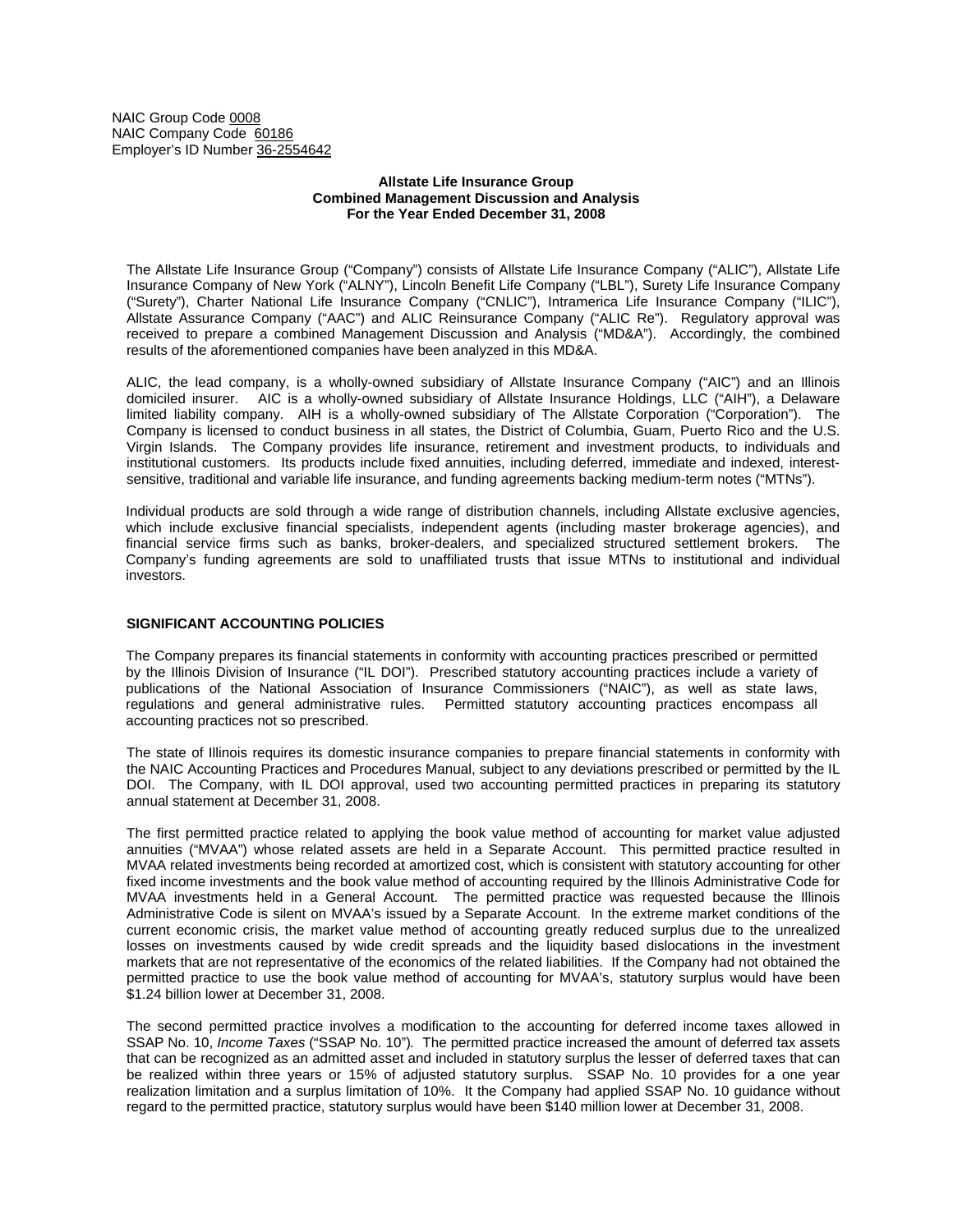# **FINANCIAL POSITION**

#### **Cash and invested assets**

An important component of our financial results is the return on our investment portfolio. The investment portfolio is managed based upon the nature of the business and its corresponding liability structure.

The global economy is under significant stress and financial markets continue to experience extreme levels of volatility. The Company's strategy in 2009 will focus primarily upon mitigating the risks from a potential increase in risk-free interest rates, reducing exposure to certain investment sectors, and maintaining sufficient liquidity and capital. In order to achieve this, the Company expects to use a combination of reinvestment of the portfolio's significant cash flows, derivatives and other portfolio actions.

The Company's investment strategy focuses on the total return of assets needed to support the underlying liabilities to achieve return on capital and profitable growth. The portfolio management process begins with a strategic asset allocation model which considers the nature and risk tolerances of the liabilities, as well as the risk and return parameters, of the various asset classes in which the Company invests. This approach is informed by the Company's economic and market outlook, as well as other inputs and constraints including duration, liquidity and capital preservation. Within the ranges set by the strategic asset allocation model, tactical investment decisions are made in consideration of prevailing market conditions.

As a result of tactical decisions in managing the portfolio, the Company may sell securities during the period in which fair value has declined below amortized cost for fixed income securities or cost for equity securities. The Company has a comprehensive portfolio monitoring process to identify and evaluate investments whose carrying value may be other-than-temporarily impaired.

During 2008, the Company developed risk mitigation and return optimization programs as the outlook on the economy changed significantly as conditions deteriorated throughout the year. The Company continues to monitor the progress of actions taken as market and economic conditions develop and will adapt its strategies as appropriate. The continuing focus is to manage risks and position the portfolio to take advantage of market opportunities while attempting to mitigate further adverse effects. Continuing risk mitigation efforts will focus on shortening duration of the fixed income portfolio, reducing exposures to real estate and certain other market sectors, and managing excess market volatility through macro hedging programs.

The composition of the investment portfolio at December 31 was:

| (in millions)                 | 2008               | 2007   |
|-------------------------------|--------------------|--------|
| <b>Bonds</b>                  | \$<br>42,856<br>\$ | 49,748 |
| Preferred stocks              | 1,980              | 2,458  |
| Common stocks                 | 64                 | 101    |
| Mortgage loans on real estate | 7,706              | 8,145  |
| Cash and cash equivalents     | 2,394              | 159    |
| Short-term investments        | 1,399              | 189    |
| Contract Ioans                | 816                | 772    |
| Other invested assets         | 1,367              | 1,125  |
| Other                         | 185                | 592    |
| Total                         | \$<br>\$<br>58,767 | 63,289 |

Total invested assets decreased \$4.52 billion, or 7.15%, at December 31, 2008 and was primarily due to net withdrawals on deposit-type contracts, a decrease in securities lending collateral and an increase in net realized capital losses on investments.

#### **Bonds**

The bond portfolio consists of corporate bonds including privately placed securities, mortgage-backed securities ("MBS"), asset-backed securities ("ABS"), tax-exempt and taxable municipal bonds, U.S. government bonds and foreign government bonds. The Company generally holds its bond portfolio to maturity, but has classified all bonds as available for sale to allow maximum flexibility in portfolio management.

At December 31, 2008, 93.32% of the consolidated bond portfolio was rated investment grade, which is defined as a security having a NAIC Securities Valuation Office rating of 1 or 2; a Moody's rating of Aaa, Aa, A, or Baa, a S&P rating of AAA, AA, A or BBB; an A.M. Best rating of A+, A-, B+ or B-; or a comparable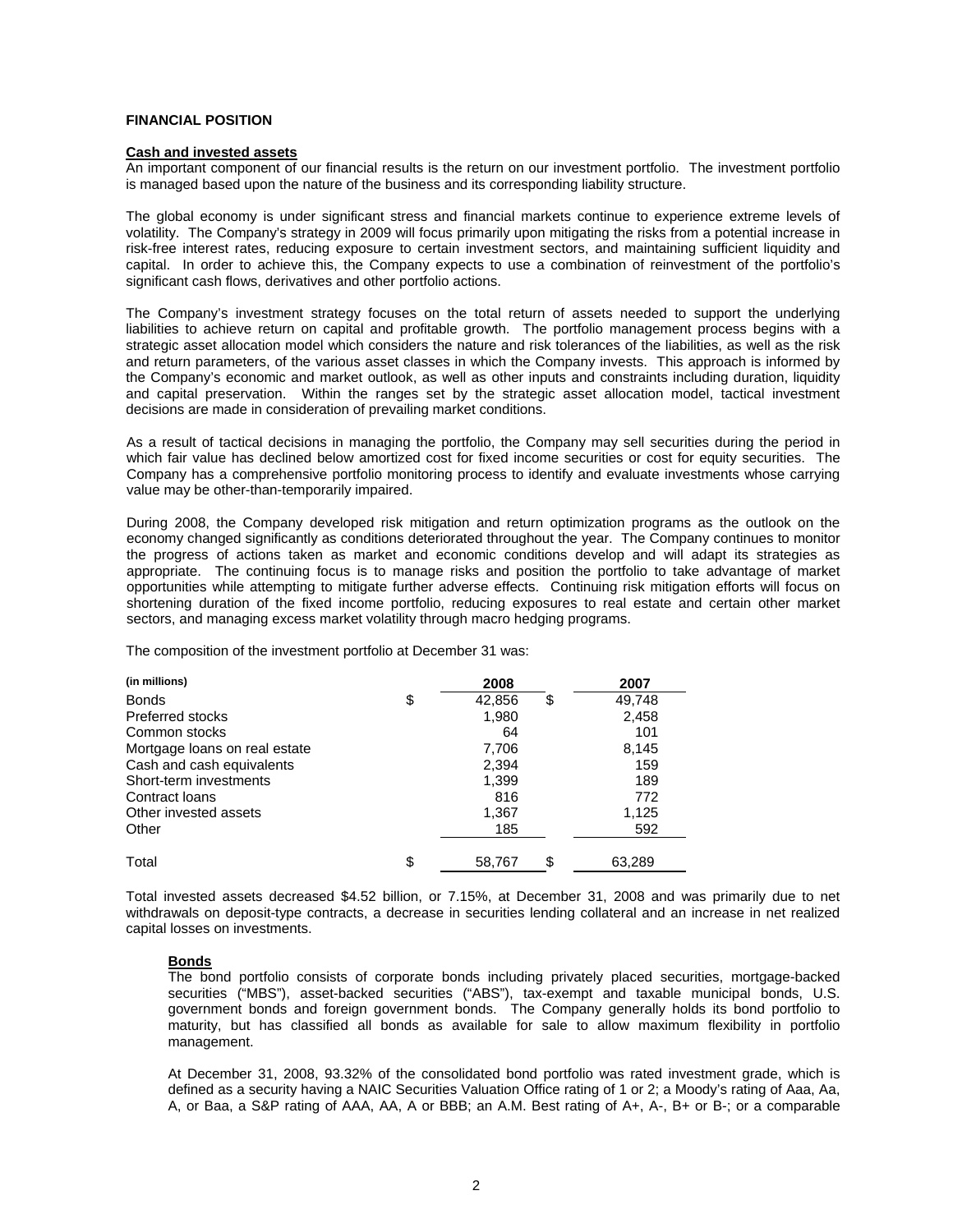internal rating if an externally provided rating is not available. There were no material changes in the invested asset mix or quality distribution from the prior year.

Bonds are carried at amortized cost. The fair value of bonds was \$37.63 billion and \$50.75 billion at December 31, 2008 and 2007, respectively. At December 31, 2008, unrealized net capital losses on the bond portfolio, which are calculated as the difference between statement value and fair value, were \$5.22 billion compared to unrealized net capital gains of \$1.00 billion as of December 31, 2007.

Corporate bonds totaled \$22.84 billion and \$26.24 billion at December 31, 2008 and 2007, respectively. As of December 31, 2008, the portfolio also contained \$11.90 billion of privately placed corporate obligations compared with \$13.52 billion at December 31, 2007. The benefits of privately placed securities as compared to public securities are generally higher yields, improved cash flow predictability through pro-rata sinking funds on many bonds, and a combination of covenant and call protection features designed to better protect the holder against losses resulting from credit deterioration, reinvestment risk and fluctuations in interest rates. A potential disadvantage of privately placed securities as compared to public securities is reduced liquidity. 86.69% of the privately placed securities were rated investment grade by either the NAIC or internal ratings.

At December 31, 2008 and 2007, \$7.76 billion and \$9.78 billion, respectively, of the bond portfolio were invested in MBS. The MBS portfolio consists primarily of securities which were issued by or have underlying collateral that is guaranteed by U.S. government agencies or sponsored entities, thus minimizing credit risk. The MBS portfolio, however, is subject to interest rate risk since price volatility and ultimate realized yield are affected by the rate of repayment of the underlying mortgages. The Company attempts to limit interest rate risk on these securities by investing a portion of the portfolio in securities that provide prepayment protection. At December 31, 2008, 98.59% of the MBS portfolio was rated investment grade.

The bond portfolio also contained \$4.19 billion and \$5.23 billion of ABS at December 31, 2008 and 2007, respectively. The ABS portfolio is subject to credit and interest rate risks. Credit risk is mitigated by monitoring the performance of the collateral. In addition, many of the securities in the ABS portfolio are credit enhanced with features such as over-collateralization, subordinated debt, reserve funds, guarantees and/or insurance. 91.32% of the ABS securities were rated investment grade by either the NAIC or internal ratings. Interest rate risk is similar to the risk posed by MBS, but to a lesser degree due to the nature of the underlying assets. The portfolio is primarily backed by securitized home equity, collateralized debt obligations and collateralized loan obligations.

The Company identified it had exposure to subprime residential mortgage related risk in the form of assetbacked residential mortgage-backed securities ("ABS RMBS") and asset-backed collateralized debt obligations ("ABS CDO"). The ABS RMBS portfolio includes securities that are collateralized by mortgage loans issued to borrowers that cannot qualify for prime or alternative financing terms due in part to an impaired or limited credit history. It also includes securities that are collateralized by certain second lien mortgages regardless of the borrower's credit profile. The ABS CDO portfolio contains securities collateralized by a variety of residential mortgage-backed and other securities, which may include subprime residential mortgage-backed securities. At December 31, 2008, the ABS RMBS portfolio had net unrealized losses of \$765 million, of which all but \$8 thousand were gross unrealized losses. At December 31, 2007, the ABS RMBS portfolio had net unrealized losses of \$256 million, which were fully comprised of gross unrealized losses.

The Company continues to believe that the unrealized losses on these securities are not predictive of the ultimate performance of the underlying collateral. In the absence of further deterioration in the collateral relative to its positions in the securities' respective capital structures, which could be other than temporary, the unrealized losses should reverse over the remaining lives of the securities.

Municipal bonds, including tax-exempt and taxable securities, totaled \$3.72 billion at December 31, 2008 compared to \$4.01 billion at December 31, 2007. 98.63% of these securities were rated investment grade at December 31, 2008.

Fixed income securities issued by the U.S. government and agencies of the U.S. government totaled \$3.90 billion at both December 31, 2008 and 2007. 99.87% of these securities were rated investment grade at December 31, 2008.

The ratings of securities in the Company's portfolio are influenced by many factors, including the impact of the economic environment on individual securities. The Company closely monitors its bond portfolio for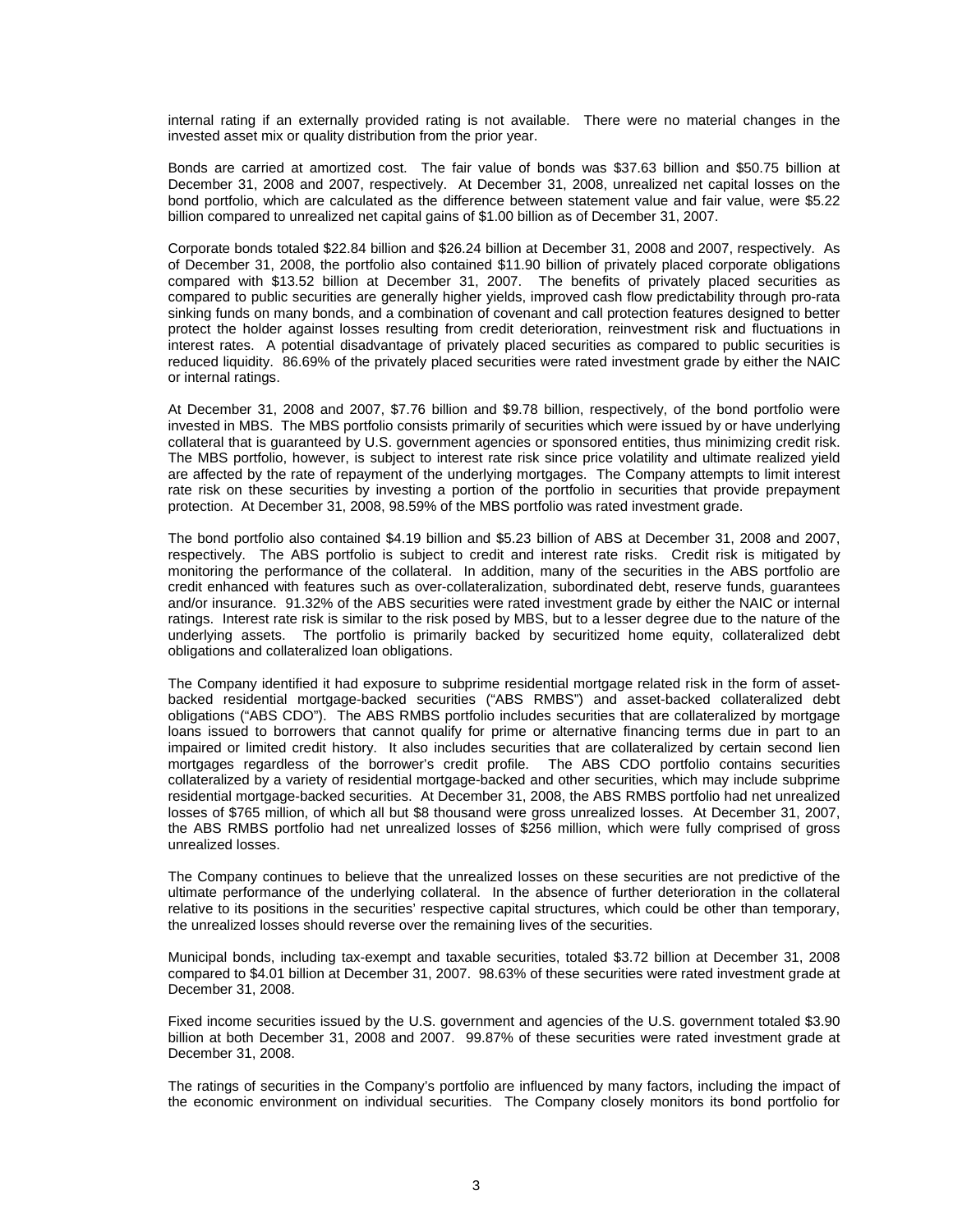rating changes or other declines in value that are other than temporary. Fixed income securities are placed on non-accrual status when they are in default or when the timing or receipt of principal or interest payments are in doubt. Write-downs of bonds are recorded when the decline in value is considered to be other than temporary.

# **Preferred stocks**

Preferred stocks decreased by \$478 million to \$1.98 billion at December 31, 2008. The decrease was primarily due to increased reinvestment of proceeds in short-term investments and a larger lower-of-cost-ormarket adjustment.

## **Mortgage loans on real estate**

Mortgage loans on real estate decreased \$439 million to \$7.71 billion at December 31, 2008 primarily due to the Company's risk mitigation efforts of reducing exposure to real estate to adapt to current market conditions. The Company's mortgage loans are collateralized by first mortgages on developed commercial real estate. Geographical and property type diversification are key considerations used to manage exposure.

The Company closely monitors its commercial mortgage loan portfolio on a loan-by-loan basis. Loans with an estimated collateral value less than the loan balance, as well as loans with other characteristics indicative of higher than normal credit risk, are reviewed by management at least quarterly for purposes of establishing valuation allowances and placing loans on non-accrual status. The underlying collateral values are based upon either discounted property cash flow projections or a commonly used valuation method that utilizes a one-year projection of expected annual income divided by an expected rate of return. The Company recorded \$1 million of realized capital losses related to other-than-temporary impairments on mortgage loans for the year ended December 31, 2008 and none for the year ended December 31, 2007. Additionally, the Company reported \$24 million in valuation allowances on mortgage loans for the year ended December 31, 2008 and none for the year ended December 31, 2007.

## **Short-term investments**

The short-term investment portfolio was \$1.40 billion and \$189 million at December 31, 2008 and 2007, respectively. The increase was primarily a result of planned liquidity management actions. The Company invests all available cash balances primarily in taxable short-term securities having a final maturity date or redemption date of less than one year.

#### **Current federal tax recoverable**

Current federal tax recoverable was \$534 million and \$80 million at December 31, 2008 and 2007, respectively. The increase was mostly due to the increase in current year provision for tax benefits resulting from an increase in pre-tax operating losses.

#### **Net deferred tax asset**

Net deferred tax asset increased by \$131 million, or 40.45%, to \$452 million at December 31, 2008. \$140 million of the increase was driven by the accounting permitted practice previously discussed on page 1.

# **From Separate Accounts**

Separate Accounts balances decreased by \$6.77 billion, or 29.09%, to \$16.50 billion at December 31, 2008 due in large part to the decline in the equity market performance.

The assets of the Separate Accounts, except for MVAA, are carried at fair value. Please see page 1 for details of the MVAA permitted practice. Separate Accounts liabilities represent the contractholders' claims to the related assets and, except for MVAA products in 2008, are carried at the fair value of the assets. In 2008, MVAA products are carried at book value. In the event the asset values of certain contractholder accounts are projected to be below the value guaranteed by the Company, a liability is established through a charge to earnings. Certain guarantees provided by the Company are reserved in Exhibit 5 of the Company's General Account Annual Statement.

The Company issues deferred variable annuities, variable life contracts and certain guaranteed investment contracts, the assets and liabilities of which are legally segregated and recorded as assets and liabilities of the Separate Accounts. Absent any contract provision wherein the Company guarantees either a minimum return or account value upon death or annuitization, variable annuity and variable life contractholders bear the investment risk that the Separate Accounts funds may not meet their stated investment objectives.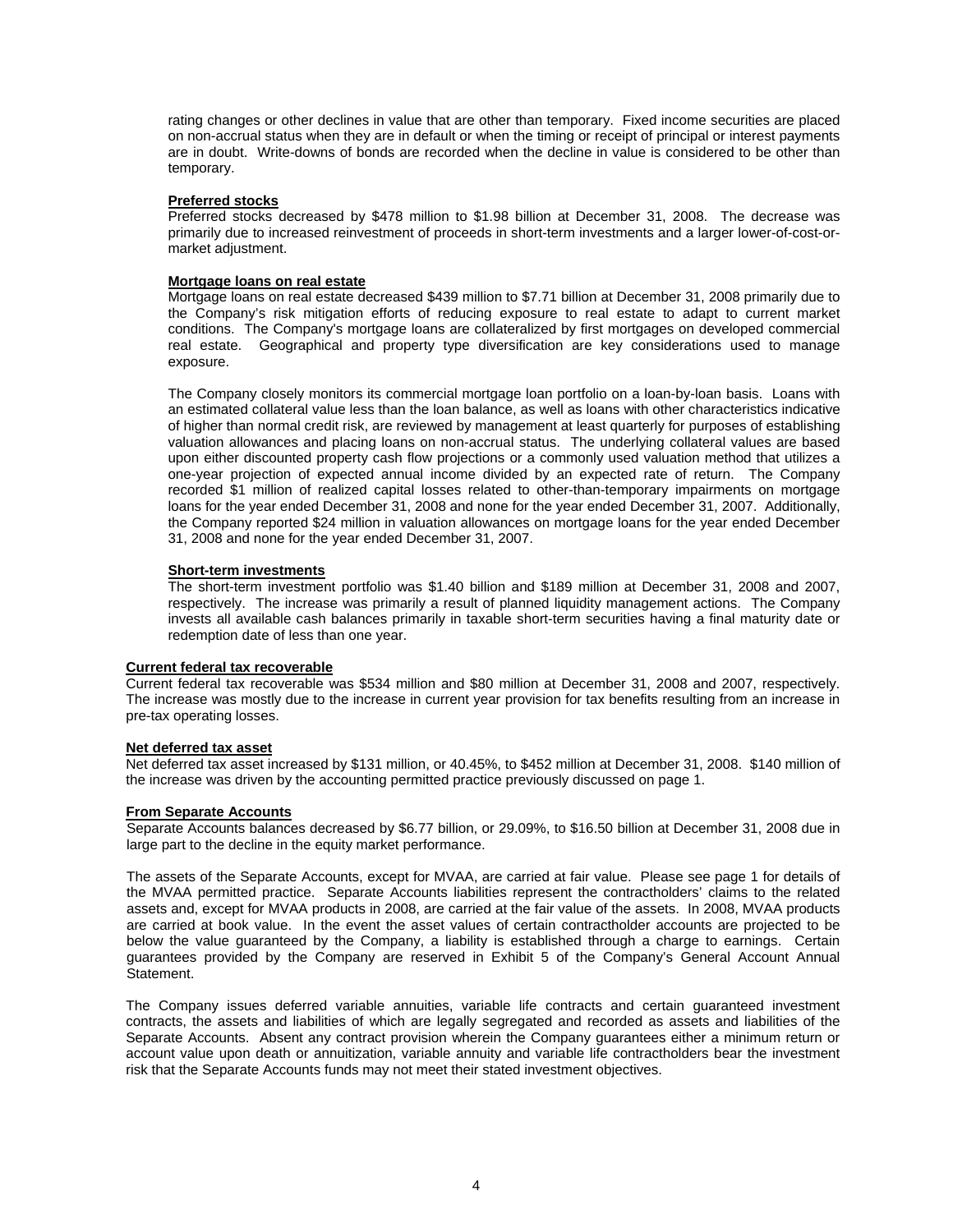# **Aggregate reserve for life contracts**

| (in millions)                      | 2008         | 2007         |
|------------------------------------|--------------|--------------|
| <b>Fixed annuities</b>             | \$<br>18.914 | \$<br>19,690 |
| Interest sensitive life            | 8,792        | 8,372        |
| Structured settlements             | 6,664        | 6,269        |
| Indexed annuities                  | 3,691        | 3,564        |
| Traditional                        | 1,409        | 1,318        |
| Annuity buy outs                   | 1,024        | 1,061        |
| Single premium immediate annuities | 658          | 659          |
| Other                              | 591          | 574          |
| Total                              | \$<br>41.743 | \$<br>41.507 |

Aggregate reserves increased \$236 million to \$41.74 billion as of December 31, 2008 compared to \$41.51 billion as of December 31, 2007. Reserves for interest sensitive life increased \$420 million primarily due to an increase in account value. Structured settlements increased \$394 million primarily due to reserve strengthening. Improved sales drove reserves increases in indexed annuity (\$128 million) and traditional life (\$91 million). The overall increase was partially offset by a \$776 million decrease in fixed annuity reserves due to higher surrenders and death benefits.

## **Aggregate reserve for A&H contracts**

Aggregate reserve was \$154 million and \$107 million at December 31, 2008 and 2007, respectively. The increase was primarily due to the aging of the Life Care block of business and reinsurance of the disability income block of business from American Heritage Life Insurance Company, an affiliated company, pursuant to a reinsurance agreement effective January 1, 2008.

## **Liability for deposit-type contracts**

Liability for deposit type contracts decreased \$4.04 billion to \$12.61 billion as of December 31, 2008 compared to \$16.65 billion as of December 31, 2007. The majority of the decrease was due to scheduled distributions for MTNs.

# **Transfers to Separate Accounts due or accrued**

Transfers to Separate Accounts was \$1.22 billion as of December 31, 2008 compared to \$219 million as of December 31, 2007. The majority of the increase was due to the change from the market value method to the book value method of accounting for the MVAA assets that were held in the Separate Accounts effective December 31, 2008 as previously noted on page 1.

#### **Net adjustments in assets and liabilities due to foreign exchange rates**

This account balance decreased \$227 million, or 60.89%, to \$146 million as of December 31, 2008. The decrease was primarily due to the exposure of Canadian foreign exchange rates.

# **Asset Valuation Reserve**

Asset valuation reserve decreased \$372 million, or 61.43% to \$234 million. The decrease was primarily due to higher realized and unrealized capital losses. The increase in realized capital losses was mostly due to writedowns. The reserve at December 31, 2008 included a \$100 million voluntary contribution by the Company to provide an additional allowance for potential future adverse impacts to the underlying MVAA investment portfolio held in the Separate Accounts in view of the current turbulent market conditions.

#### **Aggregate Write-ins for liabilities**

Aggregate write-ins for liabilities decreased \$1.26 billion, or 62.64%, to \$749 million as of December 31, 2008. The decrease was mainly due to a decrease in securities lending collateral resulting from management's action to reduce security lending exposure.

# **Capital and surplus**

Capital and surplus increased \$648 million to \$3.39 billion. The Company received additional capital contributions totaling \$1.35 billion from its parent during the year. Surplus also increased by \$450 million due to issuance of surplus notes. These increases were partially offset by a \$1.08 billion decrease in unassigned funds. The decrease in unassigned funds was primarily due to current year net loss of \$1.99 billion, an increase in nonadmitted assets of \$490 million, and an increase in unrealized capital losses of \$328 million. This overall decrease was partially offset by a favorable change in cumulative effect of change in accounting principles of \$1.54 billion resulting from MVAA permitted practice noted earlier.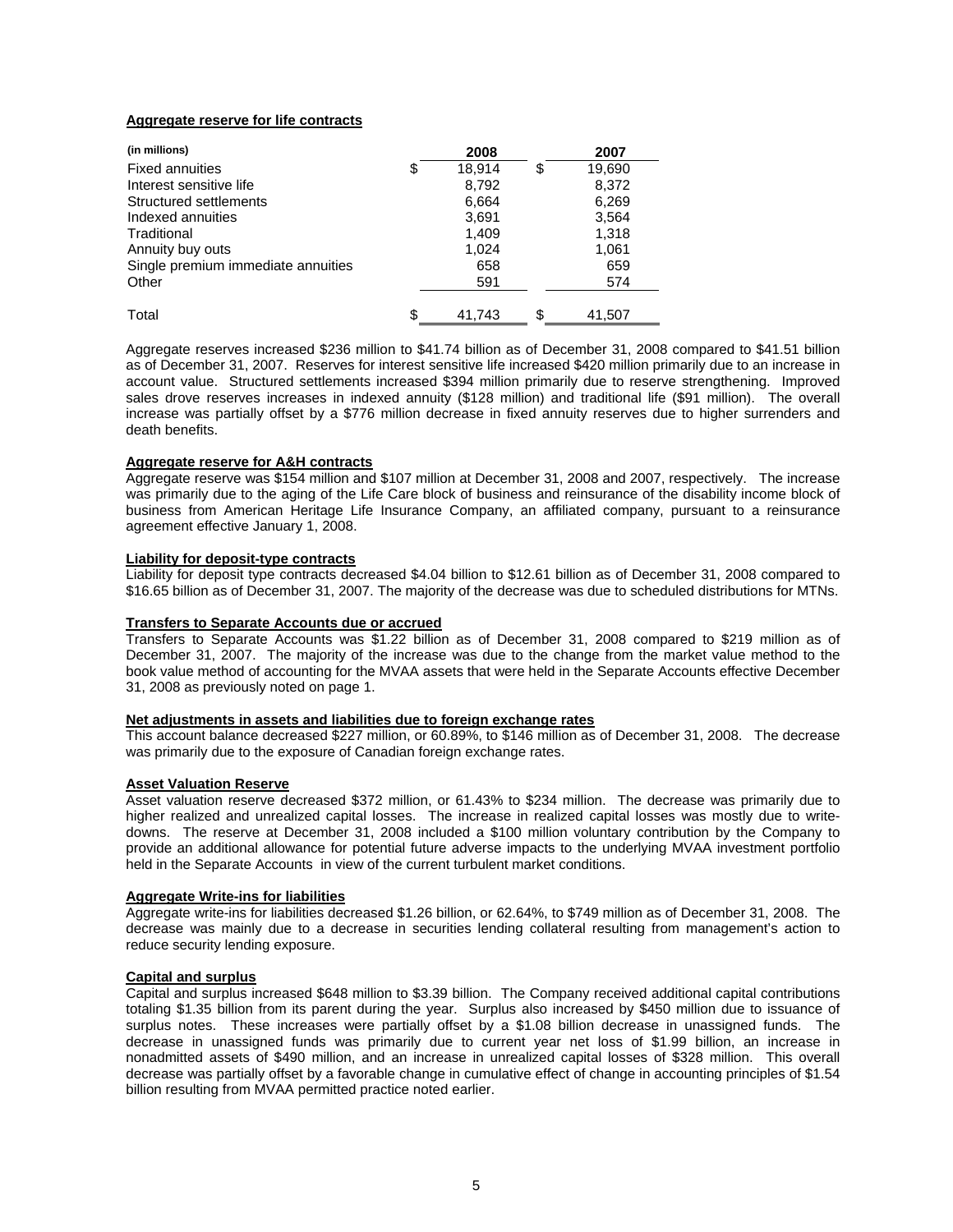# **RESULTS OF OPERATIONS**

| (in millions)                                                   | 2008          | 2007        |
|-----------------------------------------------------------------|---------------|-------------|
| Premiums and annuity considerations                             | 5,559         | \$<br>5,249 |
| Net investment income including IMR amortization                | 3,119         | 3,604       |
| Commissions and expense allowances                              | 269           | 311         |
| Reserve adjustments on reinsurance ceded                        | (1, 833)      | (1, 917)    |
| Income from fees                                                | 77            | 76          |
| Other income                                                    | 12            | 19          |
| Total revenue                                                   | 7,203         | 7,342       |
| Provision for benefits                                          | 7,710         | 8,868       |
| Commissions and general insurance expenses                      | 1,101         | 1,021       |
| Insurance taxes, licenses and fees                              | 66            | 71          |
| Net transfers to or (from) Separate Accounts                    | 36            | (2,786)     |
| Maturities and other scheduled payments                         | 14            | 30          |
| Total expense                                                   | 8,927         | 7,204       |
| Net gain from operations before dividends to policyholders and  |               |             |
| federal income taxes                                            | (1, 724)      | 138         |
| Federal and foreign income taxes incurred                       | (594)         | (52)        |
| Net gain from operations after dividends to policyholders and   |               |             |
| federal income taxes and before realized capital gains (losses) | (1, 130)      | 190         |
| Realized gains (losses), net of IMR and federal income taxes    | (855)         | (23)        |
| Net income                                                      | \$<br>(1,985) | \$<br>167   |

# **Net income**

The net loss of \$1.99 billion at December 31, 2008 represents a significant change from the \$167 million net income reported at December 31, 2007. The net loss was mainly due to a \$2.82 billion increase in net transfers to Separate Accounts, an \$832 million increase in realized capital losses and a \$485 million decrease in net investment income. The increases were partially offset by a \$1.16 billion decrease in provision for benefits, a \$542 million increase in federal income tax benefits and a \$310 million increase in premiums.

#### **Premiums and annuity considerations**

Premiums and annuity considerations increased \$310 million, or 5.91%, due in large part to improved sales of MVAAs (\$901 million), partially offset by a \$563 million decrease in fixed annuities. The increase in MVAA sales was primarily attributable to Choice Rate and Tactitian Plus annuities driven by a competitive position within the market place. The decrease in fixed annuities was mostly driven by the current lower interest rate environment.

#### **Net investment income**

Net investment income, including interest maintenance reserve ("IMR") amortization, decreased \$485 million, or 13.46%. The decrease, excluding IMR amortization, was due to lower yields on short-term investments as money was shifted from long-term bonds to short-term investments in an effort to enhance liquidity.

#### **Provision for benefits**

Provision for benefits decreased \$1.16 billion, or 13.06%, and was largely driven by surrender benefits and aggregate life reserves and interest on deposit-type contracts, partially offset by an increase in death benefits.

Surrender benefits decreased \$602 million, or 12.45%, and was primarily due to decreases in MVAA and fixed annuities.

Increase in aggregate reserves decreased \$331 million, or 55.56%, mainly the result of a decrease on indexed annuities attributable to the decrease in account value. Also contributing was the decrease in interest sensitive life attributable to the decrease in sales. The overall decrease was partially offset by an increase in the structured settlements reserves mainly attributable to CARVM.

Interest on deposit-type contracts decreased \$287 million, or 30.00%, primarily driven by increased maturities of MTNs and the decrease in credited interest due to a decrease in LIBOR.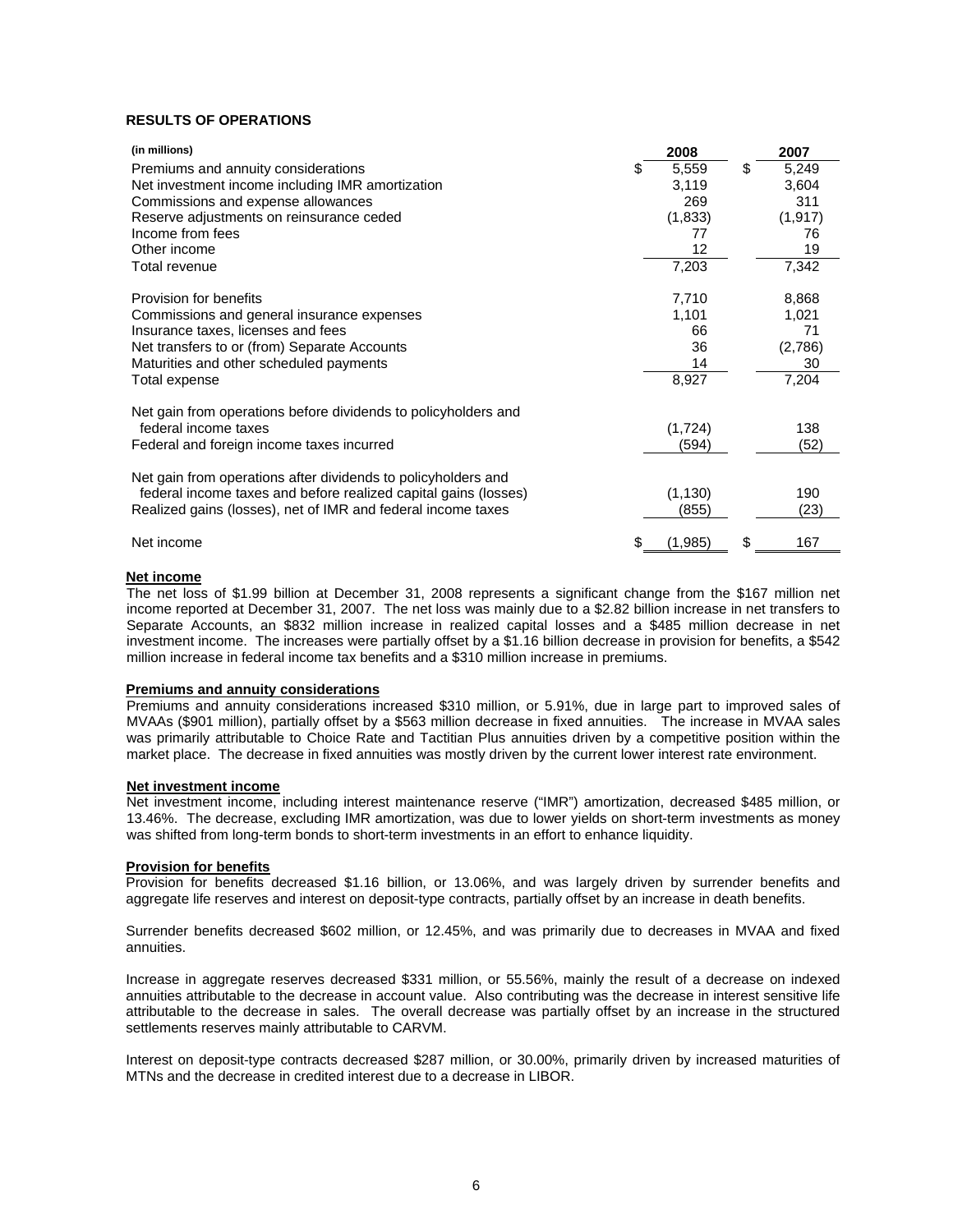# **Net transfers to Separate Accounts**

The transfers increased \$2.82 billion in 2008, primarily due to higher MVAA effect, premiums and surrenders. MVAA effect increased \$1.54 billion, primarily due to the decrease in market value of the invested assets. Transfer activities related to premiums increased \$734 million mostly due to an \$741 million increase in MVAA premiums.

# **CASH FLOW AND LIQUIDITY**

The following table summarizes cash flow.

| (in millions)                                                   |   | 2008    | 2007    |
|-----------------------------------------------------------------|---|---------|---------|
| Net cash from operations                                        | S | 1.094   | 2.129   |
| Net cash from investments                                       |   | 6.544   | (995)   |
| Net cash from financing and miscellaneous sources               |   | (4,193) | (1,525) |
|                                                                 |   |         |         |
| Net change in cash, cash equivalents and short-term investments |   | 3.445   | (391`   |

The principal sources of positive cash flow from operations were premiums, investment income and net transfers from Separate Accounts. The principal uses were the payment of claims and related expenses, and commissions and operating expenses.

The major contributor to the net cash from investments was bonds. Proceeds from bond dispositions of \$13.13 billion was partially offset by cost of acquisitions of \$6.91 billion resulting in a net cash inflow of \$6.22 billion. The significant increase in net cash from investments was driven by the Company's decision for liquidity enhancement as noted earlier. The maturity structure of the Company's bonds, which represent 72.93% of the Company's total investments, is managed to meet the anticipated cash flow requirements of the underlying liabilities. A portion of the diversified product portfolio, primarily fixed deferred annuities and universal life insurance policies, is subject to discretionary surrender and withdrawal by customers.

The most significant components of the negative cash flow from financing and miscellaneous sources were net withdrawals on deposit-type contracts of \$4.70 billion and other cash applied of \$1.30 billion, partially offset by a \$1.35 billion capital contribution from the parent and \$450 million from surplus notes issuance. The net withdrawals on deposit-type contracts were primarily attributable to MTN contracts due to scheduled distributions. Other cash applied was mainly comprised of a \$1.41 billion decrease in securities lending collateral.

Liquidity for life insurance companies is measured by the ability to pay contractual benefits and operating expenses, and fund investment commitments. Annuity reserves at December 31, 2008, excluding Separate Accounts, comprise 80.60% of total reserves in-force. Of the total annuity reserves, \$21.63 billion, or 49.10%, are not subject to discretionary withdrawal. The Company maintains a strong liquidity position and is well positioned to meet its policyholders' obligations.

#### **Financial strength ratings and outlook**

The Company's financial strength ratings and outlook were A+ (stable), AA- (negative) and A1 (stable) by A.M. Best, Standard & Poor's and Moody's, respectively, at December 31, 2008.

#### **Risk based capital**

The NAIC has a standard to help assess the solvency of insurance companies, which is referred to as risk based capital ("RBC"). The standard is based on a formula for determining each insurer's RBC and a model law specifying regulatory actions if an insurer's RBC falls below specified levels. RBC is calculated by applying factors to various asset, premium, claim, expense and reserve items. At December 31, 2008, RBC each of the insurers comprising the Company was significantly above levels that would require regulatory action.

## **IRIS ratios**

The NAIC has also developed a set of financial relationships or tests known as the Insurance Regulatory Information System ("IRIS") to assist state regulators in monitoring the financial condition of insurance companies that require special attention or action by insurance regulatory authorities. The NAIC analyzes financial data provided by insurance companies using prescribed ratios, each with defined usual range. Additional regulatory scrutiny may occur if a company's ratio results fall outside the usual range for four or more ratios. At December 31, 2008, none of the insurers comprising the Company had four or more ratios that were out of the usual range. The Company is not currently under regulatory scrutiny based on these ratios.